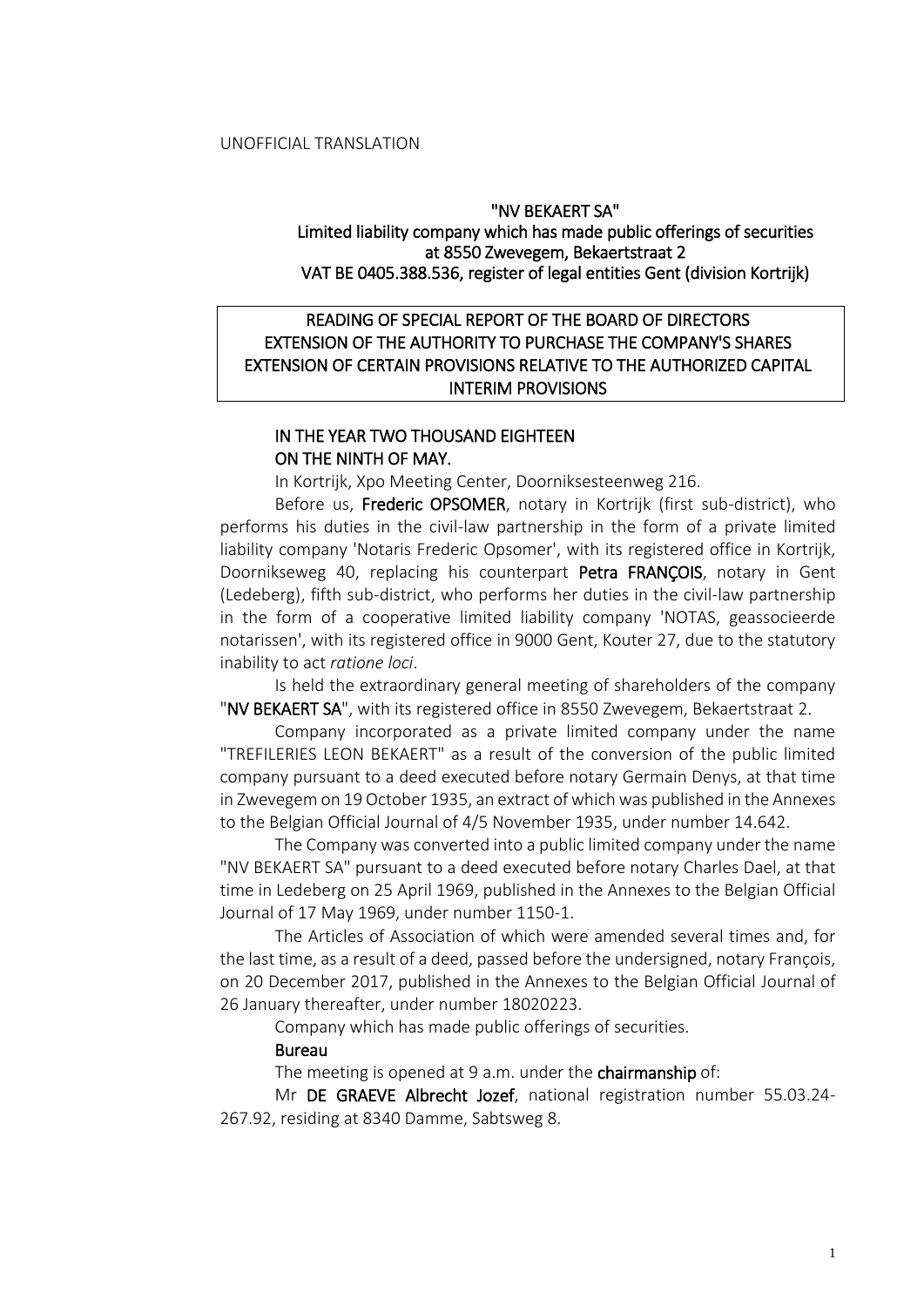### The chairman designates as secretary:

Mrs VANDER VEKENS Isabelle Hendrika Maria, Identity card number 592- 3848712-27, national registration number 68.10.06-032.25, residing at 9051 Gent (Sint-Denijs-Westrem), Kromme Leie 13.

#### The meeting designates as **scrutineers**:

- Mr Louis Jacobs van Merlen, residing at 1180 Brussels, Hesperidenlaan 1

- Mr Charles de Liedekerke, residing at 1040 Brussels, Nestor Plissartlaan 8 All present here and accepting.

## The composition of the meeting

The meeting is composed of the shareholders present in person or by proxy, of whom the name, first name and the place of residence or the names and registered offices, as well as the number of shares held by each of them and of which they declare to be owner, are listed in the attendance list attached to the present minutes. This attendance list was signed by each shareholder present or his authorized representative when entering.

There are no bond holders nor subscription right holders present.

Consequently, the appearance before us, notaries, is determined in accordance with the aforementioned attendance list to which the appearing persons declare to refer. This attendance list, signed by the chairman, the secretary and the scrutineers of the meeting, who found this list to be accurate, will be annexed to this deed after being signed *ne varietur* by the members of the bureau and us, notaries.

The proxies, which are all private, referred to in the attendance list and which will be initialled by the undersigned notaries, will also remain annexed to the present minutes.

## Identification obligation

The notary confirms that the identity of the persons who will sign this deed are known to him or were demonstrated based on proof of identity documents.

## STATEMENT BY THE CHAIRMAN

The chairman announces and requests us, notaries, to keep minutes and take note of what follows:

#### **I.** This meeting has the following agenda:

### 1. Reading of the special report of the Board of Directors

Report of the Board of Directors pursuant to Article 604 of the Companies Code, to specify the special circumstances in which the Board of Directors may use the authorised capital and the Board's objectives in doing so.

## 2. Extension of the authority to purchase the Company's shares

*Proposed resolution*: the general meeting resolves to extend the authority granted to the Board of Directors to purchase shares of the Company to prevent a threatened serious harm, and therefore to replace the text of the fourth paragraph of Article 12 of the Articles of Association with the following text:

"*The board of directors is also authorized to acquire shares of the Company for its own account when such acquisition is necessary to prevent a threatened serious harm to the Company, including a public take-over bid*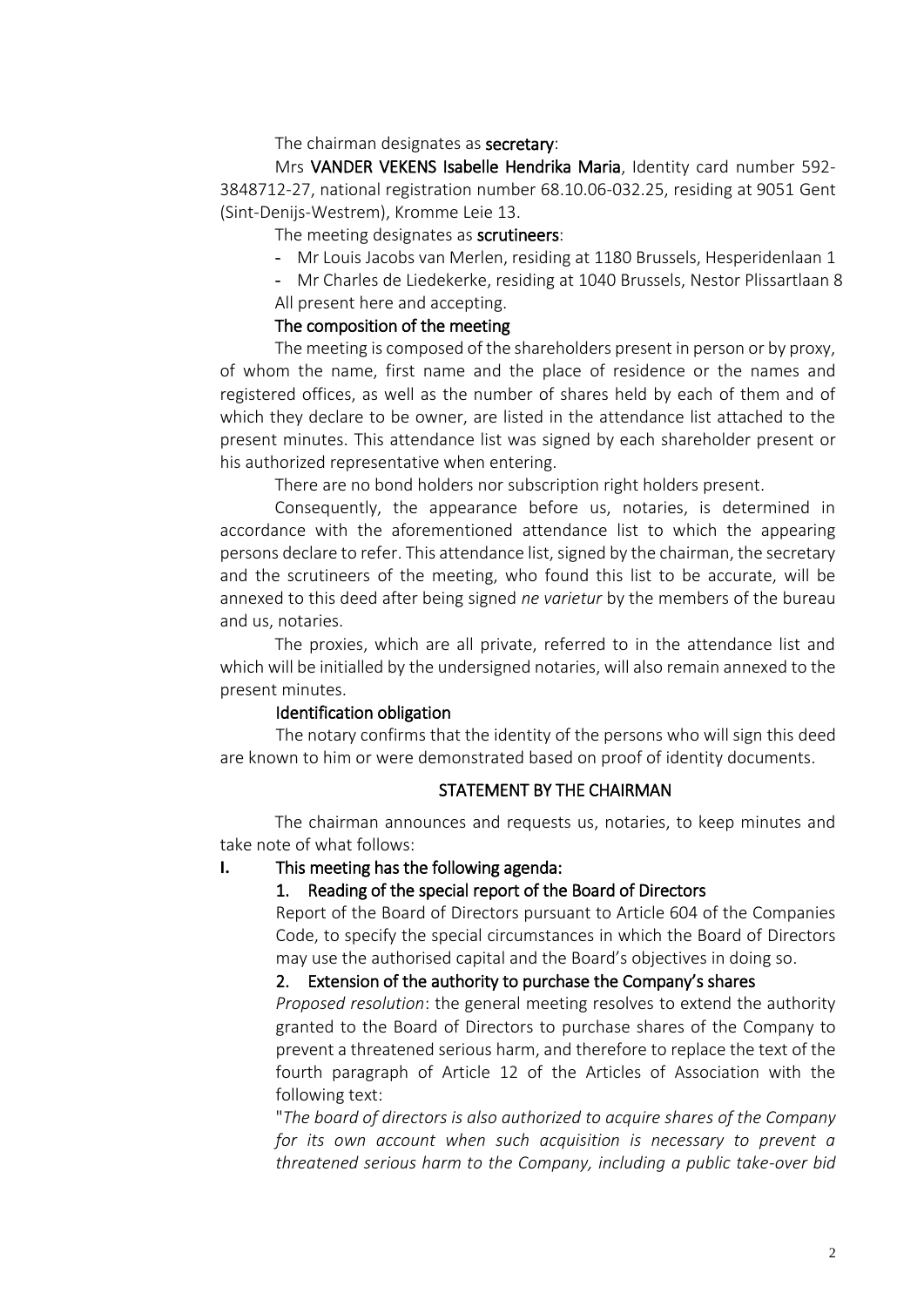*for the Company's securities. Such authorization is granted for a period of three years beginning from the publication in the Annexes to the Belgian Official Journal of the authorizing resolution of the extraordinary general meeting of shareholders of 9 May 2018. Such authorization may be extended for periods of three years.*"

## 3. Extension of certain provisions relative to the authorized capital

*Proposed resolution*: the general meeting resolves to extend for three years the authority granted to the Board of Directors, subject to Articles 603 et seq., and in particular Article 607, of the Companies Code, to increase the registered capital of the Company in the case of a public take-over bid for the Company's securities, and accordingly to replace the text of Article 44, 4° of the Articles of Association with the following text:

"*4° The board of directors is authorized, for a period of three years from the publication in the Annexes to the Belgian Official Journal of the authorizing resolution of the extraordinary general meeting of shareholders of 9 May 2018, to increase the Company's registered capital - by making use of the authorized capital - upon receipt by the Company of a notice from the Financial Services and Markets Authority of a public take-over bid for the Company's securities, provided however:*

*- that the shares issued pursuant to the capital increase have to be fully paid up upon issue;*

*- that the issue price of such shares cannot be lower than the price of the bid; and*

*- that the number of shares issued pursuant to the capital increase cannot exceed ten per cent of the issued shares representing the capital prior to the capital increase.*"

#### 4. Interim provisions

*Proposed resolution*: the general meeting resolves to replace the interim provisions at the end of the Articles of Association with the following text:

*"(a) The authority granted to the board of directors to acquire own shares pursuant to Article 12, fourth paragraph, of the Articles of Association by the resolution of the extraordinary general meeting of 9 April 2015 will continue in effect until its expiration date or until the publication of the new authorization relative to the purchase of own shares referred to above, whichever occurs first.*

*(b) The authority granted to the board of directors relative to the authorized capital pursuant to Article 44, 4° of the Articles of Association by the resolution of the extraordinary general meeting of 11 May 2016 will continue in effect until its expiration date or until the publication of the new authorization relative to the authorized capital referred to above, whichever occurs first.*"

- **II.** That the notices, stating the aforementioned agenda, were given in accordance with the legal decisions by means of a notice placed:
	- in the BELGIAN OFFICIAL JOURNAL, on 6 April 2018;

- in a national newspaper, namely in DE TIJD of 6 April 2018;

- in media of which reasonably may be assumed that they can ensure the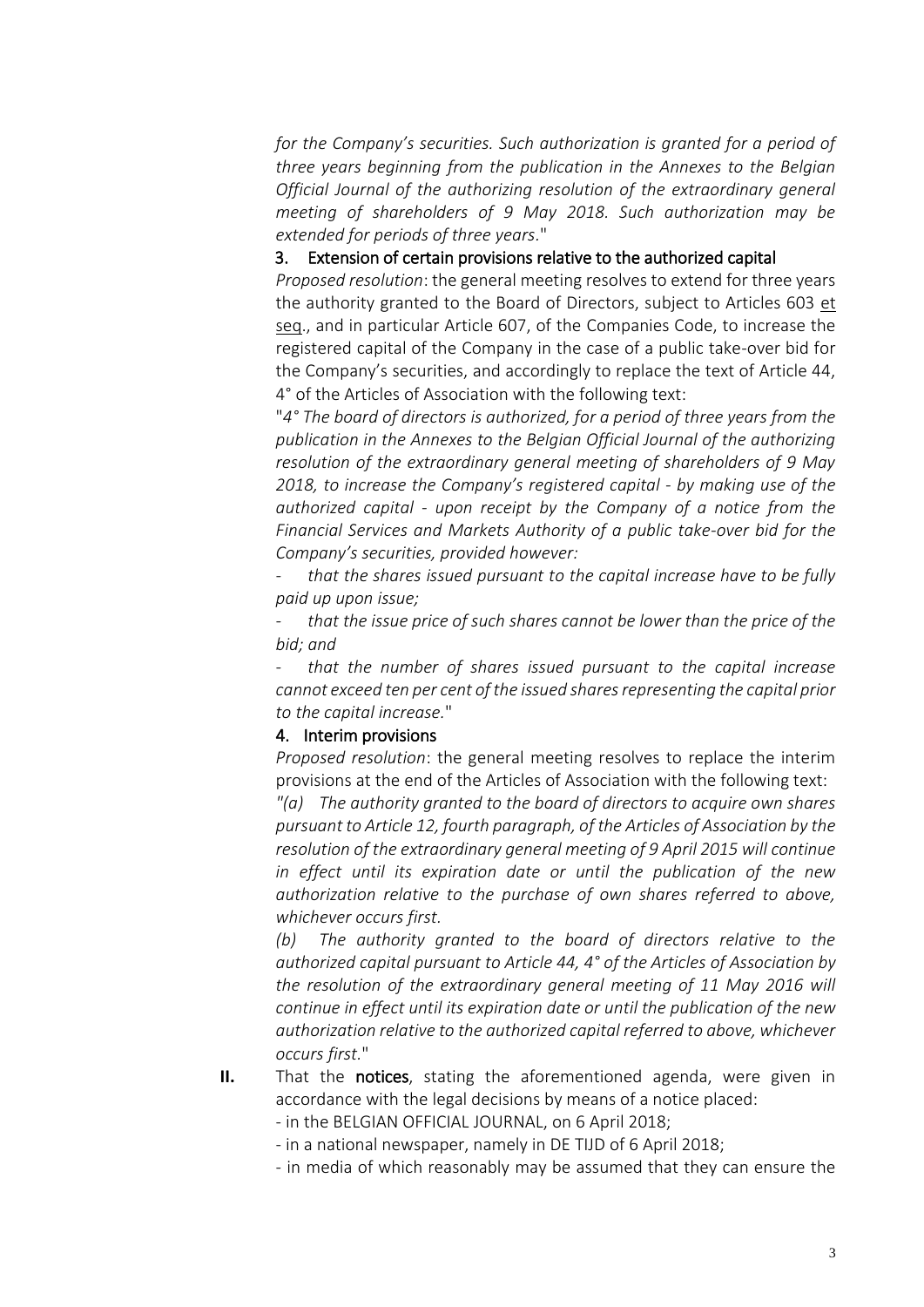effective dissemination of the information to the public within the European Economic Area and which is accessible quickly and in a non- discriminatory manner, namely through NASDAQ OMX, service provider for media distribution, on 6 April 2018.

The chairman shall submit to the bureau the supporting copies of aforementioned papers and the confirmation by said service provider. These shall be initialled by the members of the bureau.

- **III.** That the holders of registered shares and the holders of subscription rights, as well as the directors and the statutory auditor were informed of the notice by regular letter or, for those who individually, expressly and in writing agreed to this, by email, on 6 April 2018.
- **IV.** That, to take part in this extraordinary general meeting, the shareholders present or represented have respected the applicable regulations and other statutory provisions.
- **V.** That on the sixty million three hundred and seventy-three thousand eight hundred and forty-one (60,373,841) shares that make up the whole of the registered capital, the 179 shareholders present in person or by proxy, as evidenced by the attendance list annexed hereto, own 28,075,634 shares, or less than half of the share capital.

That no bond holders nor holders of subscription rights are present.

- **VI.** That, however, a first extraordinary general meeting, which dealt with the same agenda, and which was held before the undersigned, notary Opsomer, on 28 March 2018, replacing his counterpart, said notary François, was unable to validly make deliberations and adopt resolutions regarding aforementioned items on the agenda, since the legal quorum was not reached. That the date of this extraordinary general meeting was mentioned in the convening notices for the first extraordinary general meeting.
- **VII.** That, under the terms of Article 545 of the Belgian Companies Code no one is entitled to vote for more voting rights than the ones attached to the shares of which he, at least twenty days before the general meeting, has notified the Company and the Financial Services and Markets Authority, unless for the voting rights acquired within the limits of the second paragraph of the same Article. For all the shareholders present or represented in the meeting, it shall be determined that, with respect to the previous, they are allowed to participate for the totality of the voting rights belonging to them.
- **VIII.** That each share is entitled to one vote.
- **IX.** That the resolutions relating to item 2 on the agenda must be adopted with a four-fifths majority of votes and the resolutions relating to items 3 and 4 on the agenda must be adopted with a three-quarters majority of votes.
- **X.** That no shareholders have made use of the right granted by Article 540 of the Companies Code to submit questions in writing to the Board of Directors regarding the items on the agenda before 3 May 2018.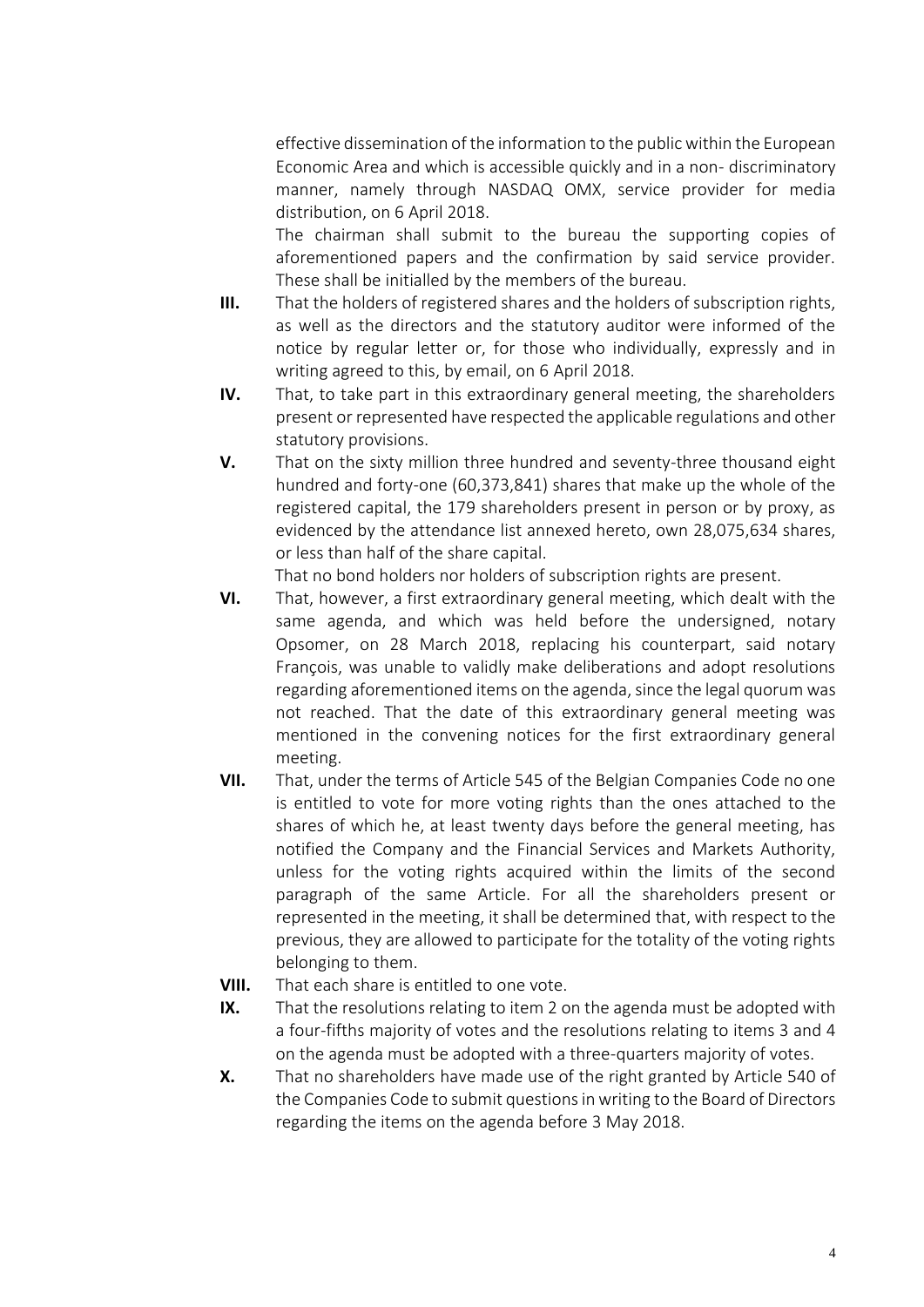### DETERMINATION THAT THE MEETING IS VALIDLY COMPOSED

Consequently, the chairman determines, and the meeting recognizes that, in accordance with Article 558 of the Belgian Companies Code, the present extraordinary general meeting may validly discuss and decide concerning the items indicated on its agenda.

#### DELIBERATION

## FIRST ITEM ON THE AGENDA: READING OF THE SPECIAL REPORT OF THE BOARD OF DIRECTORS

The extraordinary general meeting took note of the report of the Board of Directors dated 18 December 2017 pursuant to Article 604 of the Companies Code, in which the Board specifies the special circumstances in which it may use the authorised capital and the Board's objectives in doing so, and dismisses the chairman from reading it.

The report will be deposited at the registry of the commercial court, together with a certified copy of these minutes.

## SECOND ITEM ON THE AGENDA: EXTENSION OF THE AUTHORITY TO PURCHASE THE COMPANY'S SHARES

As included in the agenda, it is proposed to the general meeting to extend the authority granted to the Board of Directors to purchase shares of the Company to prevent a threatened serious harm, and therefore to replace the text of the fourth paragraph of Article 12 of the Articles of Association with the following text:

"*The board of directors is also authorized to acquire shares of the Company for its own account when such acquisition is necessary to prevent a threatened serious harm to the Company, including a public take-over bid for the Company's securities. Such authorization is granted for a period of three years beginning from the publication in the Annexes to the Belgian Official Journal of the authorizing resolution of the extraordinary general meeting of shareholders of 9 May 2018. Such authorization may be extended for periods of three years.*"

As shown below, this proposal was not adopted.

1. Number of shares for which valid votes are cast: 28.075.634

2. Percentage that the above number of shares represent in the capital: 46,5029780 %

3. Total number of valid votes cast: 28.075.634 Of which:

# IN FAVOUR: 22.218.152 AGAINST: 5.857.482 ABSTENTION: /

# THIRD ITEM ON THE AGENDA: EXTENSION OF CERTAIN PROVISIONS RELATIVE THE AUTHORIZED CAPITAL

As included in the agenda, it is proposed to the general meeting to extend for three years the authority granted to the Board of Directors, subject to Articles 603 et seq., and in particular Article 607, of the Companies Code, to increase the registered capital of the Company in the case of a public take-over bid for the Company's securities, and accordingly to replace the text of Article 44, 4° of the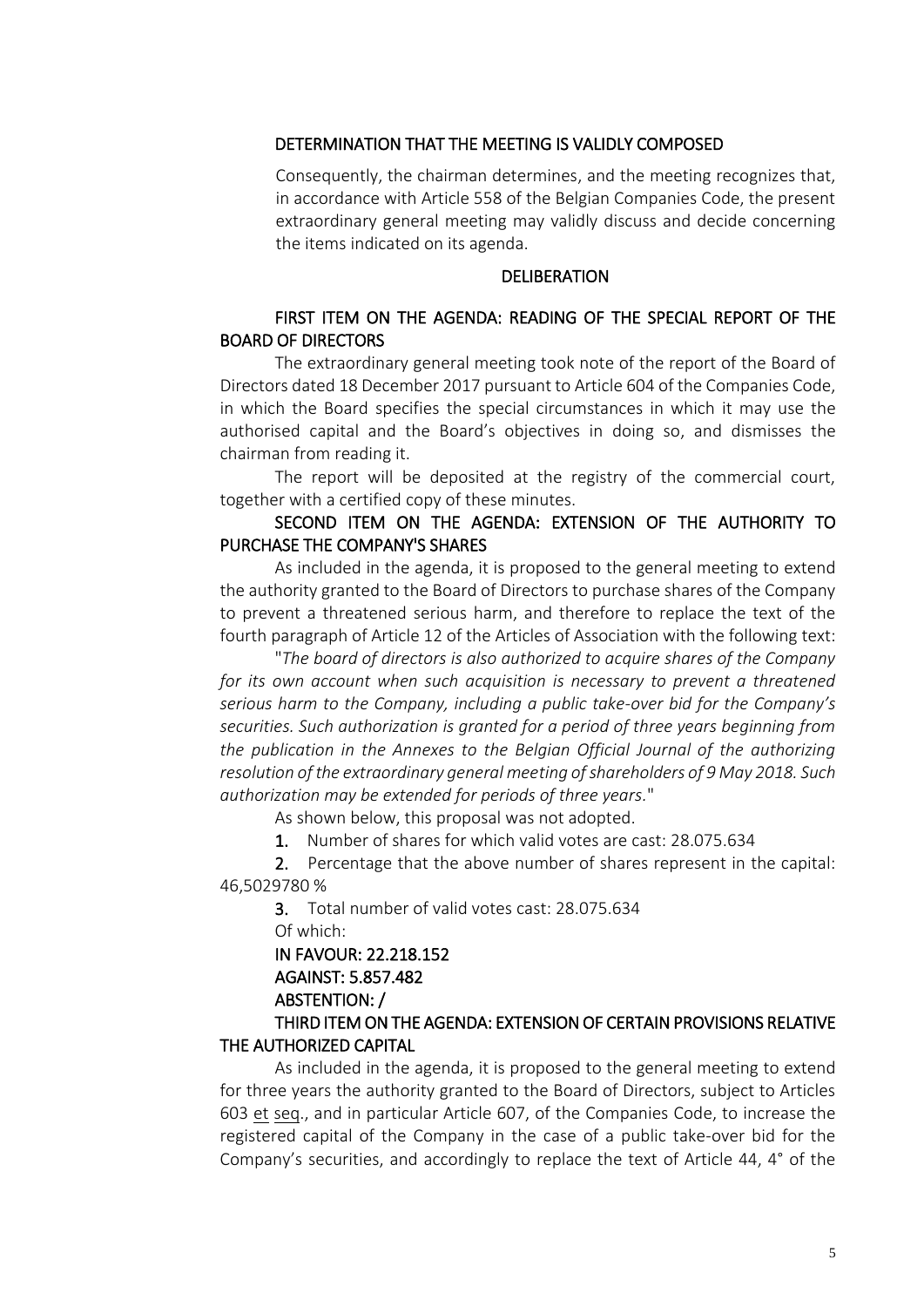Articles of Association with the following text:

"*4° The board of directors is authorized, for a period of three years from the publication in the Annexes to the Belgian Official Journal of the authorizing resolution of the extraordinary general meeting of shareholders of 9 May 2018, to increase the Company's registered capital - by making use of the authorized capital - upon receipt by the Company of a notice from the Financial Services and Markets Authority of a public take-over bid for the Company's securities, provided however:*

*- that the shares issued pursuant to the capital increase have to be fully paid up upon issue;*

*- that the issue price of such shares cannot be lower than the price of the bid; and*

*- that the number of shares issued pursuant to the capital increase cannot exceed ten per cent of the issued shares representing the capital prior to the capital increase.*"

This proposal was adopted as shown below.

1. Number of shares for which valid votes are cast: 28.075.634

2. Percentage that the above number of shares represent in the capital: 46,5029780 %

3. Total number of valid votes cast: 28.075.634

Of which:

## IN FAVOUR: 21.833.538 AGAINST: 6.242.096 ABSTENTION: / FOURTH ITEM ON THE AGENDA: INTERIM PROVISIONS

As included in the agenda, it is proposed to the general meeting to replace the interim provisions at the end of the Articles of Association with the following text:

*"(a) The authority granted to the board of directors to acquire own shares pursuant to Article 12, fourth paragraph, of the Articles of Association by the resolution of the extraordinary general meeting of 9 April 2015 will continue in effect until its expiration date or until the publication of the new authorization relative to the purchase of own shares referred to above, whichever occurs first.*

*(b) The authority granted to the board of directors relative to the authorized capital pursuant to Article 44, 4° of the Articles of Association by the resolution of the extraordinary general meeting of 11 May 2016 will continue in effect until its expiration date or until the publication of the new authorization relative to the authorized capital referred to above, whichever occurs first.*"

This proposal was adopted as shown below.

1. Number of shares for which valid votes are cast: 28.075.634

2. Percentage that the above number of shares represent in the capital: 46,5029780 %

3. Total number of valid votes cast: 28.075.634 of which: IN FAVOUR: 28.065.234

AGAINST: 10.400 ABSTENTION: /